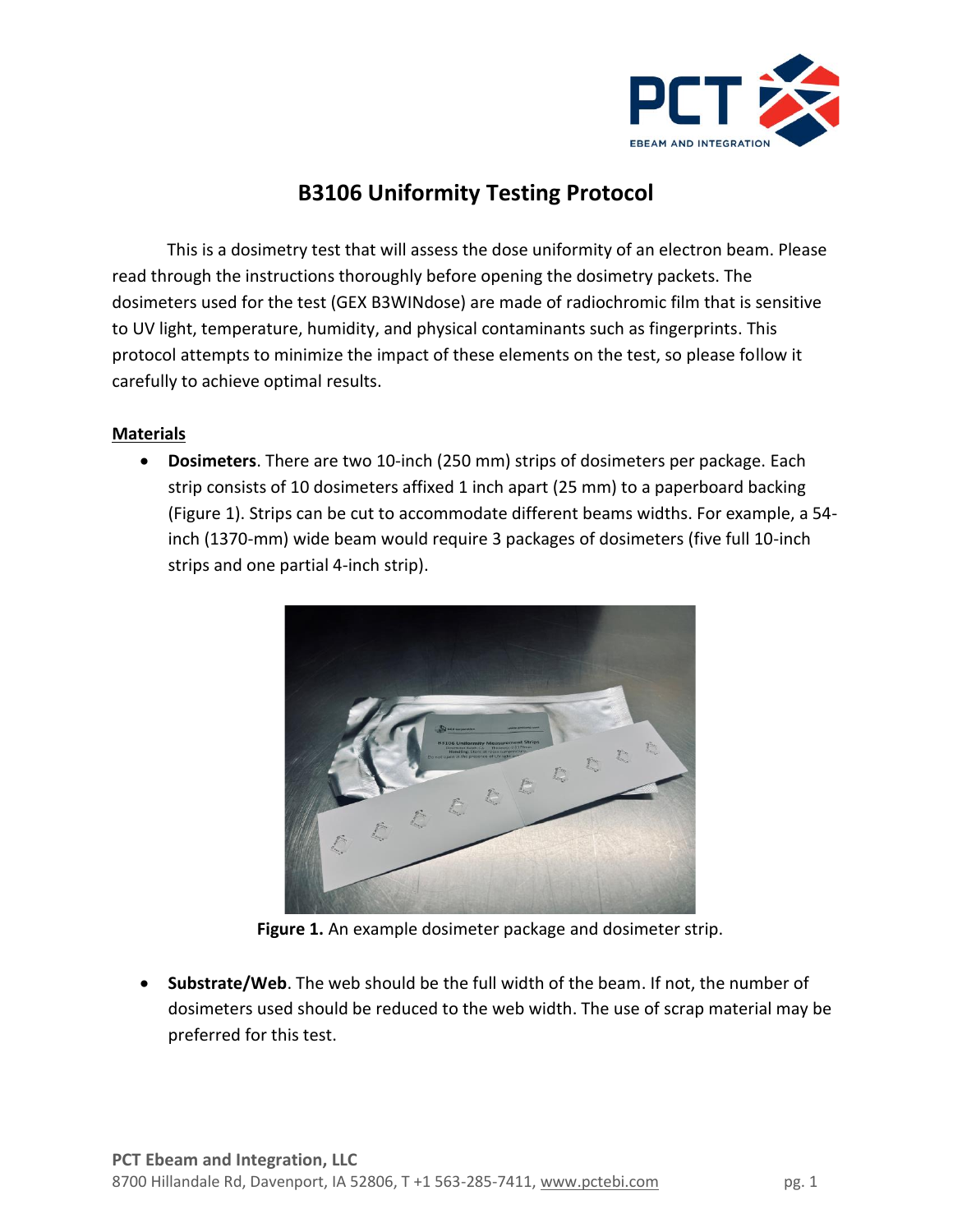

- **Tape**. Any tape is acceptable as long as it securely adheres to the paperboard of the dosimeter strips and the chosen substrate.
- **Oven** (optional). The oven should be able to reach a temperature of 140°F (60°C).

## **Procedure**

- **1.** Clean any rollers or other parts of the web path with which the dosimeters may come in contact. The dosimeters are sensitive to physical contaminates such as inks, dyes, coatings, dirt, excessive dust, etc.
- **2.** Thread the line with the selected substrate.
- **3.** Set the electron beam to run at a dose of 3 Mrad (30 kGy). The voltage can be set at the typical setting for processing product. Speed selection is up to the user. Record the following parameters:
	- Web speed (ft/min or m/min, specify units in the record)
	- Beam current (mA)
	- Voltage (kV)
- **4.** When the system is ready to run, open the dosimeter packaging (Figure 1). The dosimeters are sensitive to UV light, temperature, and humidity, so best practice is to limit the amount of time spent out of the foil packets. Save the foil packets to use for return shipment.
- **5.** Unfold the dosimeter strips and secure to the web with the dosimeters facing up so they pass directly through the electron beam without obstruction (Figure 2). Avoid touching the dosimeters directly; instead handle the paperboard to which they are attached. Tape the leading and trailing edges of the paperboard down securely. If necessary, wind the web back onto the feed roller once the dosimeters are properly affixed to give enough material length that the line can come up to full speed before the dosimeters pass through the electron beam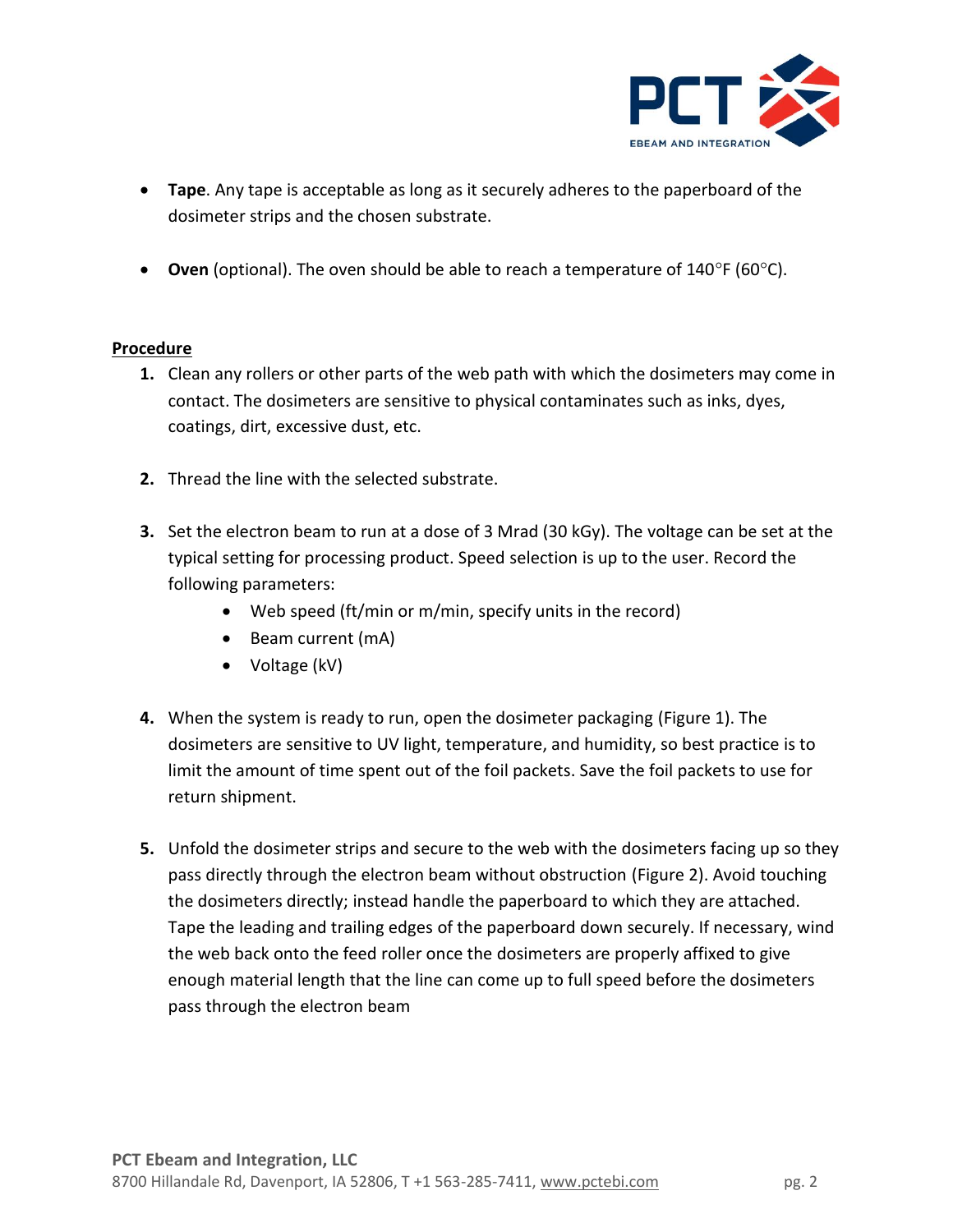



**Figure 2.** Dosimeter strips securely taped to a paper web with the dosimeters facing upwards.

**CAUTION!** The dosimeter strips must be affixed securely to the material being processed to prevent possible damage to the foil and window of the electron beam processor and to ensure proper test results. Additionally, do not let the dosimeter strips hang off the sides of the web; they must be fully supported.

**6.** Mark the left edge (when facing toward the processor infeed) of the dosimeter strips with a pen or marker, labeling each strip sequentially (Figure 3). This labelling is important for understanding the orientation of the dosimeter strips when the dosimeters are read at PCT.

| $\mid$ 0000000000 $\mid$ 0000000000 $\mid$ 000000000 $\mid$ |  |  |
|-------------------------------------------------------------|--|--|
|-------------------------------------------------------------|--|--|

**Figure 3.** An example of how to number the dosimeter strips.

**7.** Run the test. If possible, have an operator at the HMI screen to confirm the full line speed and dose settings were reached before the dosimeters went through the beam.